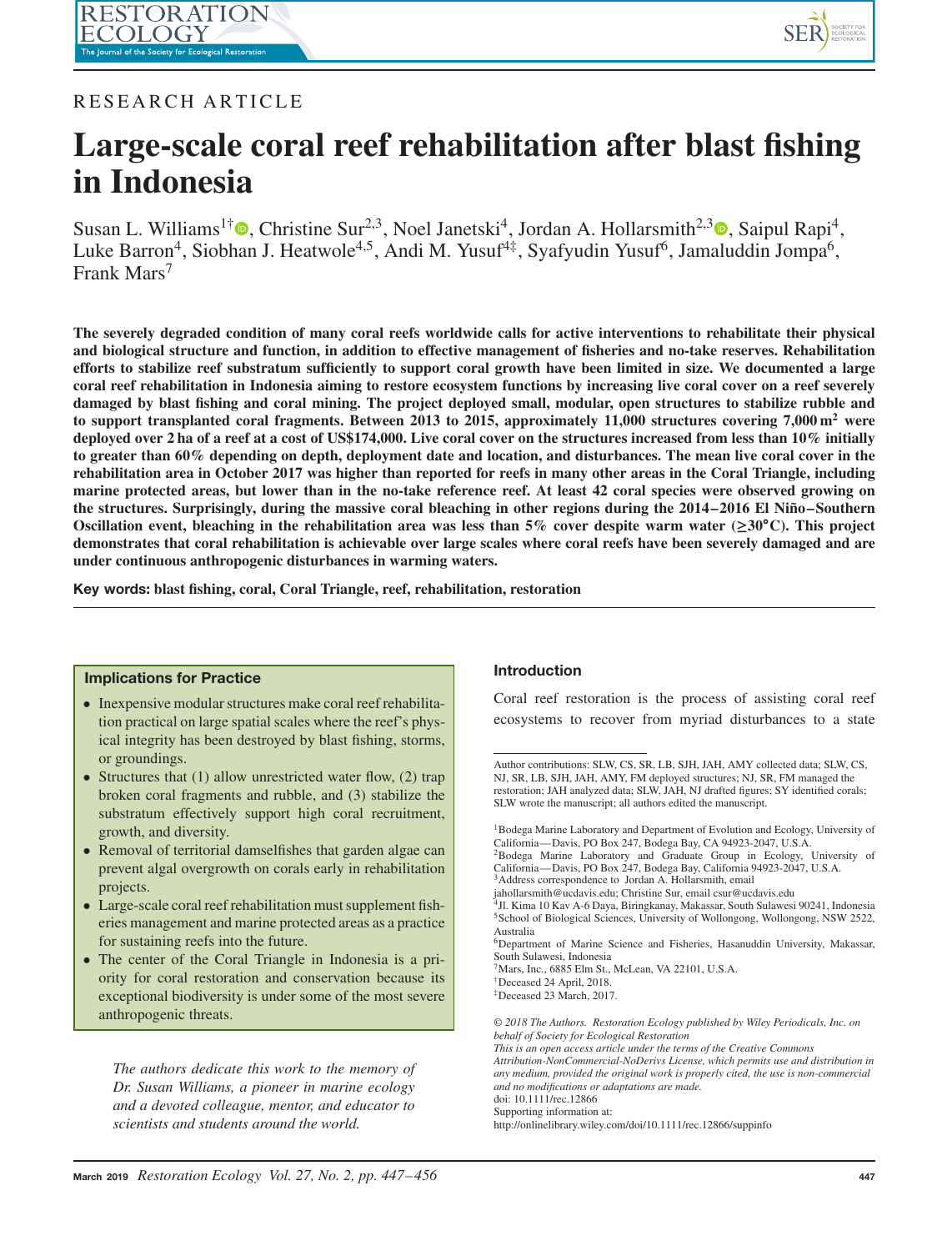in which their native structure and function is self-sustaining (Suding 2011; McDonald et al. 2016). Although activities to assist reef recovery have long been focused on fisheries and marine protected area (MPA) management (McClanahan et al. 2006; Mumby & Steneck 2008; Aswani et al. 2015; Table S1), there is a dawning recognition that these measures need to be supplemented with other interventions, as reefs are unlikely to be able to return to former, less degraded states (Rinkevich 2008; Hughes et al. 2017; van Oppen et al. 2017). Thus while "restoration," the act of returning a degraded ecosystem to its predisturbance state, is often the goal in active intervention projects, what is most often achieved is "rehabilitation" in which desired ecosystem functions are restored but the ecosystem remains novel (Precht 2006; Edwards 2010).

Although coral reef ecological restoration is in its infancy, practitioners and scientists agree that active interventions in the form of partially or, more rarely, fully replacing structural or functional attributes of a reef are required. That is, the process of reef "rehabilitation" must supplement other activities to assist reef recovery (Precht 2006; Edwards & Gomez 2007; Edwards 2010). Rehabilitation acknowledges that full recovery ("restoration") of coral reefs is circumscribed by the severe anthropogenic threats assaulting them, which must be mitigated before full recovery is achievable. It is critical to recognize that no single management objective will be sufficient for coral reef ecological restoration. Ideally, a coral reef ecological restoration project will be defined by carefully planned activities, including habitat protection, fisheries management, and other management frameworks, that are implemented to assist an ecosystem to fully recover its condition prior to disturbances, as represented by a local native reference ecosystem (Edwards & Gomez 2007; McDonald et al. 2016). In practice, there are many reasons that impede full recovery, from lack of appropriate techniques, resources, or planning, to an environment so changed that even the most appropriate reference ecosystem has diverged from a previous state considered "undisturbed."

Many techniques have been developed to increase coral cover on a degraded reef: stimulating coral growth using electricity; deploying different substrata as a base for coral recruitment or the attachment of coral fragments; "gardening" corals by first establishing a nursery from recruits or fragments to supply later transplantations (Bowden-Kirby 2001; Borell et al. 2010; Lirman & Schopmeyer 2016). These techniques have been developed in many small projects but scaling them up to large projects has been limited (Fox & Caldwell 2006; Bayraktarov et al. 2016; Montoya-Maya et al. 2016). Rehabilitation and active restoration activities have also been questioned on the grounds of not being cost-effective when compared to the costs of enforcing fishing and MPA regulations or even when accounting for the high economic value of ecosystem services to be gained (Spurgeon 2001; Haisfield et al. 2010; Rinkevich 2017). Economic data, however, are limited.

Here we describe a large coral reef rehabilitation project in the center of the Coral Triangle where the coral diversity is the highest on earth (Sanciangco et al. 2013). This diversity is threatened by overexploitation of marine resources, destructive fishing practices, coastal development, pollution, disease, and climate change (Edinger et al. 1998; Bruno & Selig 2007; Burke et al. 2012). The project was conducted on a typical small island (Pulau Badi) within the Spermonde Archipelago in South Sulawesi, Indonesia. The archipelago supports the largest coral reef fishery in Indonesia (Pet-Soede & Erdmann 1998). Many reefs in the archipelago have experienced eutrophication and illegal blast fishing (Sawall et al. 2013; Plass-Johnson et al. 2015). Blast fishing continues unabated in the Coral Triangle (Praveena et al. 2012; Muallil et al. 2014; Glaser et al. 2015), obliterating the reef framework and leaving unstable coral rubble unsuitable for the survival of reef-building corals (Fox et al. 2003; Fox & Caldwell 2006). Blasted reefs are thus prime candidates for rehabilitation interventions that add stable structures to which coral can be transplanted and/or recruit (Edwards 2010; Rinkevich 2015), provided that blast fishing is reduced and the environment otherwise remains suitable (Fox 2004; Fox et al. 2005; Raymundo et al. 2007).

The objective of the project described here was to restore key functions of a reef by installing specially constructed structures onto which coral was transplanted. The project was initiated in 2013 by a private sector entity (Mars Symbioscience, a business segment of Mars, Inc.; [http://www.mars.com/global\)](http://www.mars.com/global) in collaboration with the islanders. It was assumed that increasing live coral cover on the reef would lead to improved fisheries resources and livelihoods, but stabilizing the damaged section of the reef and increasing coral cover is only one important piece in the full suite of management efforts required to improve fisheries and livelihoods. As part of the Coral Reef Rehabilitation and Management Project ("COREMAP"; World Bank 2005), the islanders had established a small no-take zone (*Daerah Perlindungan Laut*, hereafter "DPL") on a section of reef in 2007.

The rehabilitation project we studied was not designed as a scientific experiment and ecologists joined the project only after it was underway; however, it presented an opportunity to document a large active intervention to improve a reef's condition. Our study of the project aimed to (1) describe the technique used to stabilize the substratum and increase coral cover, (2) document the size and costs of the rehabilitation project, (3) census live coral cover on the structures and compare it to a reference area in the DPL, and (4) disseminate the successes, failures, and lessons learned (Edwards 2010).

## **Methods**

## **Study Site**

The project site was Pulau Badi ("Badi island" in Bahasa Indonesia) (4°58'3.02"S, 119°17'15.00"E, Fig. 1; Plass-Johnson et al. 2015). The rehabilitation occurred over 2 ha of reef that was primarily a rubble field interspersed with some remnant dead coral structures covered by invertebrates and algae and some smaller colonies of mound corals. According to islanders, this portion of the reef was damaged by the construction of a boat channel 30–40 years ago, blast fishing approximately 30 years ago, and massive coral mining to build houses and a breakwater 20 years ago. Storms further eroded the reef. The rehabilitation began close to a major jetty and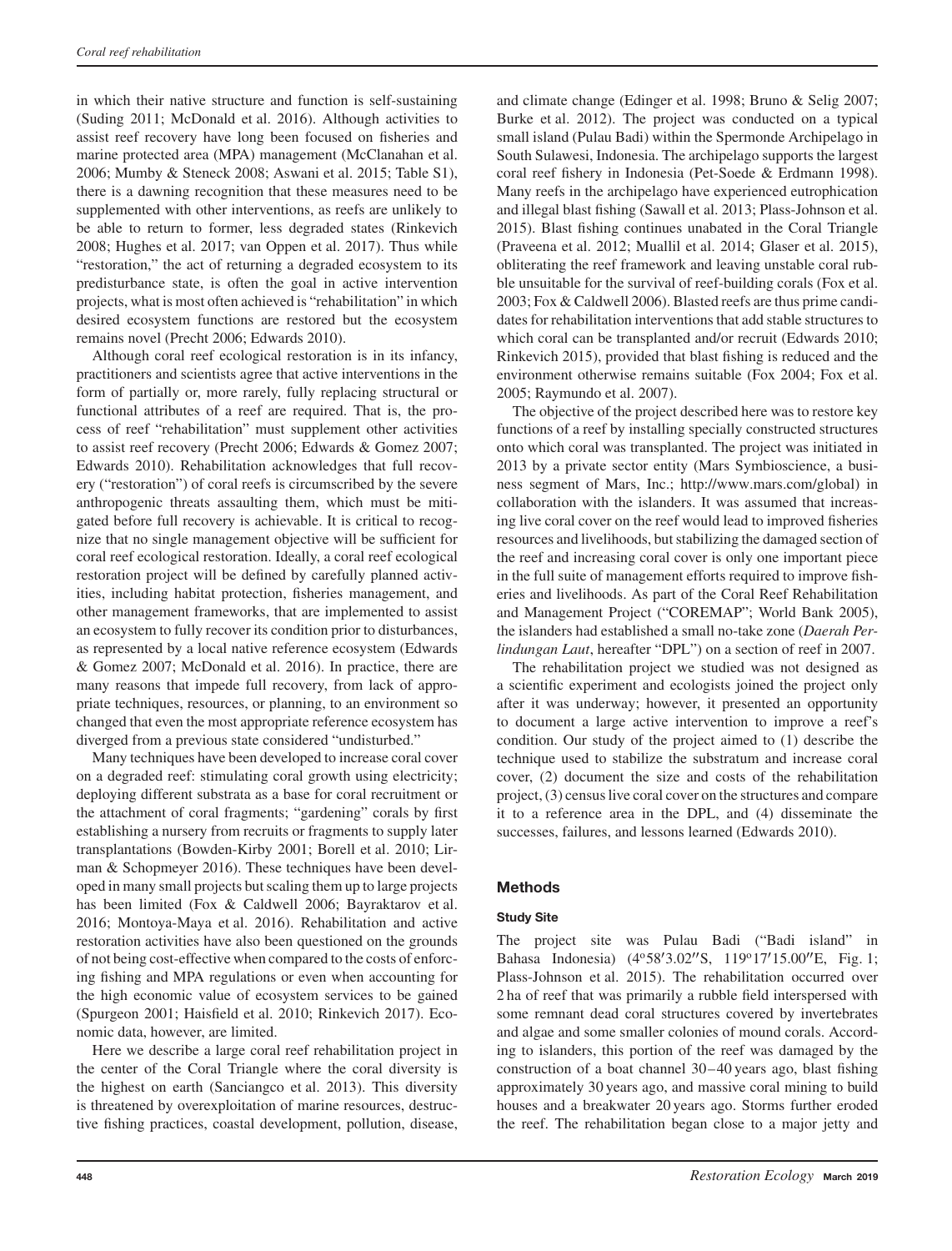

Figure 1. Map of Pulau Badi showing the rehabilitation site on Google Earth, including the four sections of the rehabilitation and the DPL (yellow border). Section 1: deployed March–June 2013; Section 2: deployed June 2014; Section 3: deployed July–November 2014; Section 4: deployed July–September 2015. The nursery area was established in 2015 using spiders to produce fragments for limited transplantations in the rehabilitation area.

sections were added successively to wrap around the south end of the island and into the shallow DPL, which also had been damaged (Fig. 1). The rehabilitation area was continuous but we censused discrete sections of it corresponding to deployment dates starting with the first deployment (March–June 2013, Section 1), followed by Section 2 (deployed June 2014), Section 3 (deployed July–November 2014), and Section 4 (deployed July–September 2015). Sections 3 and 4 were in the shallow damaged area in the DPL. The largely undamaged area of the DPL abutting the rehabilitation site was considered the best reference reef for the project.

#### **Coral Reef Rehabilitation Technique**

Coral fragments were attached to standardized hexagonal-shaped structures, termed "spiders" (Fig. 2). The spiders were made of reinforcing steel rod ("rebar"), rust protected (R-10, Industrial Chemical Technologies, Inc.) and then dipped in fiberglass resin and coated with coarse beach sand to provide a rough substratum for coral recruitment. The perimeter of a spider's hexagon was 216 cm, enclosing an area of  $0.337 \text{ m}^2$ , which we surveyed (see below). The height of the middle of the spider was 28 cm above the plane formed by the perimeter of the hexagon, which was elevated by six "legs" (16.5 cm long).

Approximately 11,000 spiders were deployed over an estimated area of  $7,000 \,\mathrm{m}^2$  within the site between March 2013 and September 2015 (Fig. 1). During each deployment a team of four trained divers, 36 trained islanders, and two boat hands collected loose coral fragments ("corals of opportunity") from the back reef and shallow reef at the rehabilitation site where they cable-tied 18 evenly spaced fragments of roughly 15 cm length to each spider. No attempt was made to control species



Figure 2. Diagram of a spider.

diversity. Fragments were mostly *Acropora* spp., although later deployments included more genera. Later, Pulau Badi fragments were augmented by loose fragments collected from a submerged reef approximately 4.5 km away (4°56'37.00"S, 119°15′23.00″E) and also by limited numbers broken off from a nursery established in 2015 using natural fragments or those on damaged spiders (Fig. 1). Immediately after coral attachment, the spiders were continuously sprayed with seawater as they were transported in small boats to the deployment site on the reef (20 minutes maximum). There, divers situated spiders to fill small gaps in the existing damaged reef or linked spiders together with cable ties in a web to cover large areas. The spider legs were anchored in the predominately rubble substratum and the web was secured with stainless steel rods at points deemed vulnerable to dislodgement. On average, the team was able to deploy 550 spiders in areas  $300-400 \text{ m}^2$  over a 3-day period. The start and end points of each deployment were marked, the number of spiders deployed and the area of rehabilitated reef were estimated, and the costs of the rehabilitation efforts were itemized.

### **Live Coral Cover on the Spiders and in the DPL Reference Area**

We visually surveyed the percentage of live coral cover (Jokiel et al. 2015) to the nearest 1% on individual spiders in the four sections of the project. We surveyed coral cover twice (February to March, July to September) in each year of the study beginning in 2014, with a final census in October 2017. Starting at a haphazardly selected spider at one end of each section, we surveyed 20 randomly selected spiders along each of three unmarked transects following reef contours: the section's shallow edge ("shallow," approximately 1.5 m water depth), midway between the shallow and deep edges ("middle," approximately 3 m), and along the deep edge ("deep," 3.6–4.0 m). All of Section 4 was deployed at 2 m depth or less and so we conducted transects on the shoreward and seaward edges and along the middle. The sample size varied when the section was smaller than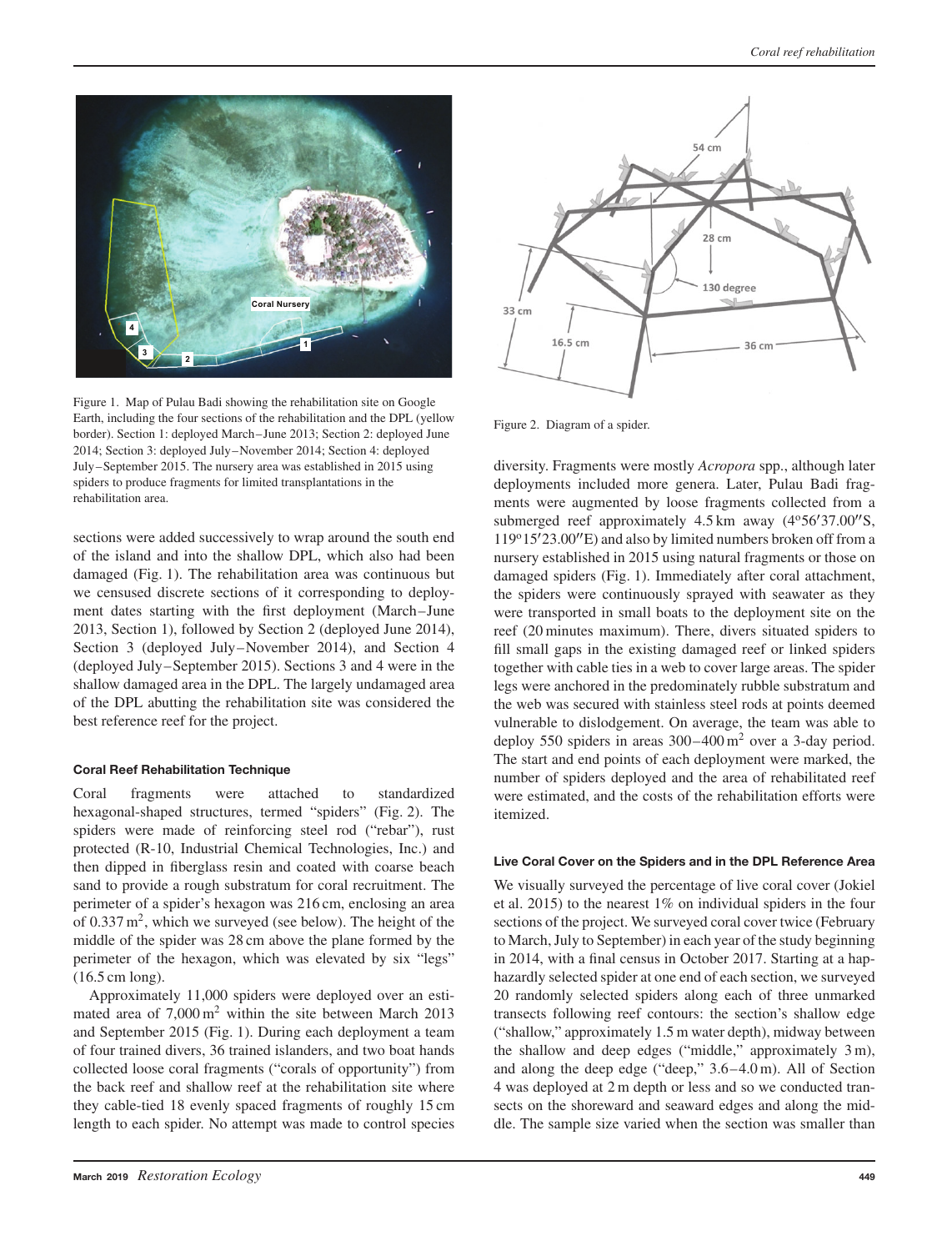100 spiders (e.g. along the deep edge of Section 1), a spider was inadvertently added or missed, or more observers were available. The observer estimated the percent live coral cover within the plane formed by the perimeter of the hexagon by hovering approximately 1 m away from, and perpendicular to, that plane. The cover estimates were conservative in that they included only the planar coral cover and not growth vertically or beyond the perimeter of the spider. Altogether, there were 12 observers, one of whom surveyed every time and four who surveyed multiple times. All were trained similarly and the mean coefficient of variation between estimates by paired observers was  $21\% \pm 27\%$  SD ( $n = 102$  spiders). Damaged spiders were periodically replaced, but they were unmarked and thus cover estimates included replacement and natural and other human disturbances in the rehabilitation site.

Starting in August 2015 we also surveyed the live coral cover in the largely undamaged area in the DPL adjacent to the rehabilitated area, as the closest approximation of a reference site (Fig. 1). We used a lightweight wire hexagonal frame of the same dimensions as the spiders and surveyed along the shallow edge (approximately 2 m depth), the middle (approximately 6 m), and deep edge (approximately 14 m) contours by placing the frame at randomly selected positions  $(n=20)$  along each depth contour starting at haphazardly chosen points.

Observers visually estimated the animal-stressed (sensu Fitt et al. 2001) bleached coral cover on the spiders and in the DPL reference site from August 2015 onward. In October 2017 we also surveyed natural recruitment by counting the number of small colonies not obviously tied onto randomly selected spiders in Sections 1 and 2. We counted only nonacroporid colonies to increase the certainty that they had not been transplanted, making the recruit count conservative. Recruits could not be differentiated in Sections 3 and 4 due to high coral cover. A nonsystematic survey of coral species on the spiders and growing naturally among them was made at this time.

In August 2014, we installed one Hobo Pendant Temperature/Light logger (UA-002-64, Onset Computer Corp, Bourne, MA, U.S.A.) in Section 2 at 0.9 m depth (4°58′18.54″S; 119∘17′ 10.77′′E). Two more were installed in the DPL at 3 m depth: the first (DPL1) was 5 m offshore from Section 4 (4°58′21.65″S; 119°17′3.13″E) and the second (DPL2) was centered in the DPL at 180 m north of DPL1 (4∘58′ 17.78′′S; 119∘16′ 59.89′′E). In July 2016 a fourth logger was installed in Section 1 at 3 m (4°58′14.78″S; 119°17′14.58″E). Data were recorded every hour and downloaded within 3–5 months.

Although the rehabilitation project was not an experiment, we tested whether live coral cover in the sections differed from each other, differed across depth, and differed from the DPL reference site. Cover data were bound between 0 and 1 using the data transformation in Smithson and Verkuilen (2006), then analyzed using generalized linear mixed models with a beta distribution and logit transformation in the glmmTMB package in R (Brooks et al. 2017; R Core Team 2017). Site (Sections 1–4, DPL) was a fixed effect; depth and census date were random effects. The bleached coral cover was similarly analyzed.

## **Estimation of Live Coral Cover on the Reef Before and After Spider Deployment**

We estimated the existing cover of live coral in the rehabilitation site before and after spider deployment in the following ways. In Section 4, the existing live coral cover was estimated immediately before and immediately after spider deployment and 1 year later in quadrats  $(1 \text{ m}^2, n = 17-40 \text{ randomly placed within a})$ haphazardly selected  $10 \times 10$  m area). At the end of the study (October 2017) we used transect lines to demarcate an area 60 m long parallel to shore and 13 m from the shallow to the deep edge of Section 1. A  $60 \times 13$  m area was similarly demarcated immediately adjacent to, but inshore of, Section 2. An additional 21 lines were laid every 3 m perpendicular to the 60 m line to identify the substratum type (sand, rubble, live natural coral, live coral growing on spiders, and various other types—primarily other invertebrates and crustose coralline algae) under each transect. The length covered by each substratum type was summed across all transects to estimate the percent of each type.

The area inshore of Section 2 previously had been censused in July 2015 using the same quadrat method described above just prior to spider deployment to increase the size of Section 2. However, the coral did not do well in the inshore area for unknown reasons and thereafter the spiders were removed. The inshore area did not recover naturally and thus it was a proxy for the condition of the adjacent Section 2 prior to spider deployment.

## **Results**

## **Rehabilitation Costs**

The total cost of installing 11,000 spiders was US\$174,000 (Table 1). Costs included materials, construction labor, transporting spiders by truck to a jetty and by boat to the deployment site, and coral attachment and installation labor. When volunteer divers participated, the installation costs were reduced. Maintenance costs, if required to remove algae-gardening damselfishes and to replace dead fragments during the first 3 months, were estimated at an additional US\$3 per spider.

## **Live Coral Cover in the Rehabilitation and the DPL Reference Area**

Section 1 was the oldest deployment in the rehabilitation project. The mean live coral cover attained on the spiders over all survey dates along its middle depth contour was 38% (4% SE,  $n=8$  surveys, Fig. 3). At times the mean cover was greater than 50% and individual spiders became completely covered by live coral. Cover decreased with depth in Section 1, as it did in the DPL and across all rehabilitation sections (Fig. 4, Table S2). Although we have no data on the live coral existing before deployment in Section 1, by the end of the study (October 2017), 21% of the substratum was live coral growing on spiders, 41% was live coral growing naturally, and rubble, sand, rock, and coralline algae composed the remaining substratum types.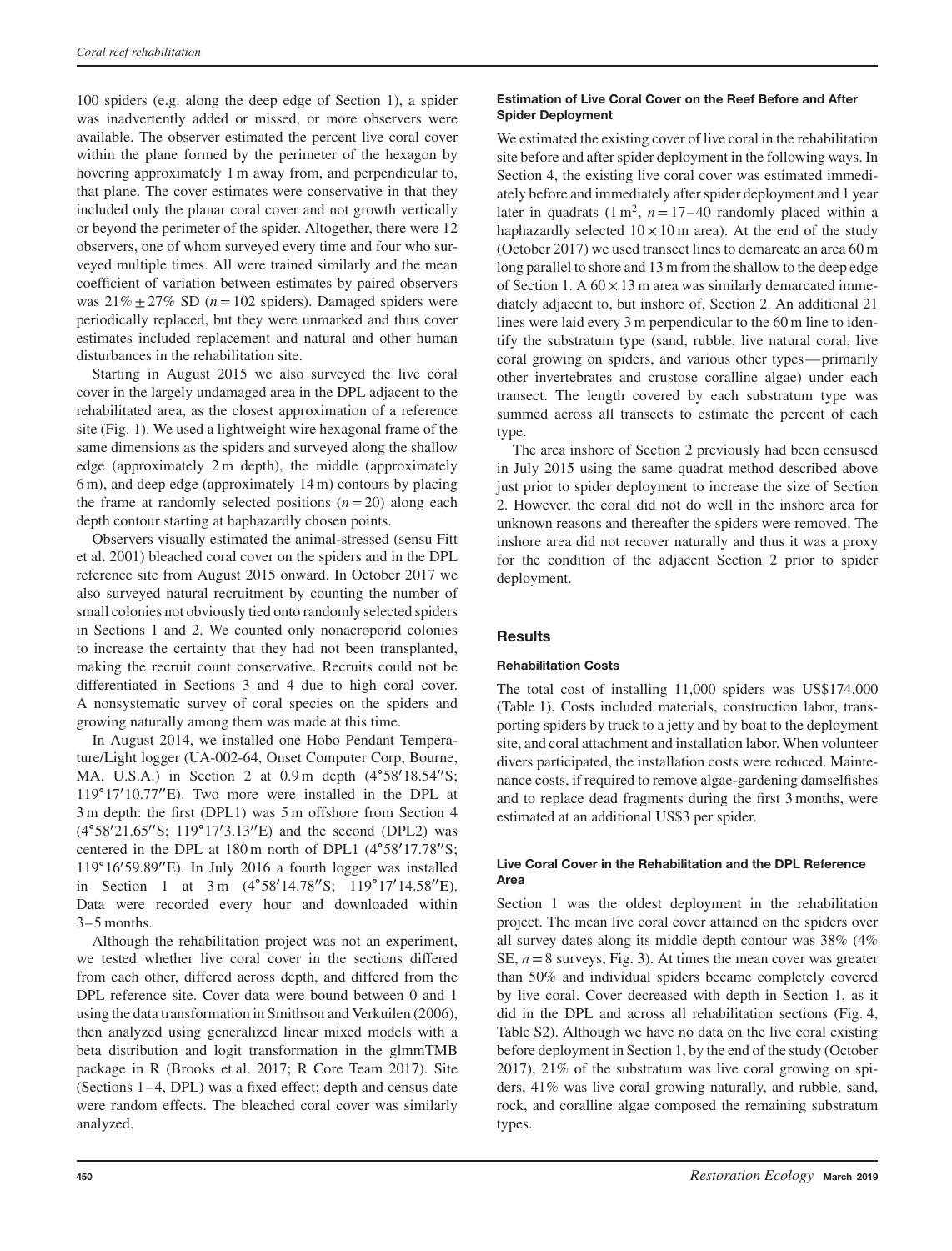|                                  |                         |                               | No. spiders/ | <i>SUS/</i> |
|----------------------------------|-------------------------|-------------------------------|--------------|-------------|
|                                  | <i><b>\$US/unit</b></i> | Unit                          | unit         | spider      |
| Materials                        |                         |                               |              |             |
| Steel rods                       | 3.78                    | 12 <sub>m</sub>               | 2            | 1.89        |
| Resin coating                    | 2.89                    | $1 \text{ kg}$                | 1.8          | 1.63        |
| Tools                            | 0.03                    |                               |              | 0.03        |
| Rust preventer                   | 23.33                   | L                             | 80           | 0.29        |
| Cable ties                       | 0.04                    | 1                             | 0.03         | 1.41        |
| Labor                            |                         |                               |              |             |
| Welding                          | 2.59                    | 1                             | 1            | 2.59        |
| Coating                          | 1.19                    | 1                             | 1            | 1.19        |
| Attaching corals                 | 1.33                    | 1                             | 1            | 1.33        |
| Transport from construction site |                         |                               |              |             |
| Truck                            | 107.41                  | 1                             | 400          | 0.27        |
| <b>Boat</b>                      | 133.33                  | 1                             | 100          | 1.33        |
| Installation                     |                         |                               |              |             |
| <b>Divers</b>                    | 37.04                   | day                           | 50           | 0.74        |
| Boat and SCUBA tanks             | 618.52                  | $\mathfrak{D}_{\mathfrak{p}}$ | 200          | 3.09        |
| Total                            |                         |                               |              | 15.76       |





Figure 3. Changes in live coral cover on spiders along the middle depth of Sections 1–3 and the middle of Section 4 (spiders deployed only at a shallow depth). Mean  $\pm$  SE ( $n = 19-53$  spiders, but mostly 20). See Figure 1 for deployment dates of the sections.

The live coral cover on spiders deployed after 2013 (Sections 2, 3, and 4) attained at least 40% within the first year (Fig. 3, Fig. S1, Video S1). The initial mean cover on the spiders  $(5\% \pm 0.1\% \text{ SE}, n = 20)$  was estimated in Section 4, where the deployment and census dates coincided. By the study's end live coral covered spiders so completely that it was hard to see them in Section 3. The live coral cover on the spiders in all sections was lower compared to in the DPL reference area where it was *>*50% (Figs. 3 & 4, Table S2).

The trajectories in live coral cover differed among the four sections (Fig. 3, Table S2), which is not surprising given their different deployment dates, locations, and disturbances. For



Figure 4. Mean live coral cover on spiders in Section 1 (the oldest section deployed in March–June 2013), surveyed along the shallow edge (approximately 1.5 m water depth), the middle (approximately 2 m water depth), and the deep edge (up to 4 m water depth) of the section and for comparison in the no-take DPL reference site on Pulau Badi (deep edge=14 m). In September 2014, Section 1 was at least 25 months old. Mean + SE ( $n = 19-53$ , but mostly 20).

example, the mean live coral cover in Section 1 dropped from 50% in August 2014 (approximately 20 months postdeployment) to 19% in February 2015. Although we cannot definitively ascribe the reason for this decline, villagers watching over the rehabilitation area observed cyanide fishermen interfering with the rehabilitation area between November and December 2014. After their illegal fishing for ornamental fishes was reported to the authorities, the fishermen retaliated by ripping out and piling up spiders. Yet, this section showed resilience. The mean cover on the remaining and approximately 400 repaired spiders increased to 55% in February 2016 (approximately 14 months postvandalization).

In Section 2, the mean live coral cover on the spiders along the middle transect initially increased quickly and reached 82% (4% SE, *n*=19) within 14 months (August 2015). Then, in September–October 2015, the coral was severely affected by an unknown event, leading to less than 5% live coral cover in the following survey in February 2016 (Fig. 3) when mean dead coral cover on the spiders was 48% (6% SE, *n*=20). Previously, the mean dead coral cover was  $9\%$  ( $2\%$  SE,  $n = 24$ ). Although some natural recovery occurred (29% live coral cover  $\pm$  5% SE,  $n = 19$ , in August 2016), this section was deemed problematic and thereafter many spiders were removed or added, which altogether probably accounted for low cover.

In February 2017 a large storm damaged Section 4 and the DPL and lower cover was evident in the March 2017 census (Figs. 3 & 4). Poststorm, the cover included the surviving coral attached to the spiders as well as alive fragments that the spiders had trapped. Section 4 showed resilience: by July 2017, the live coral cover on spiders increased to roughly prestorm levels (Fig. 3).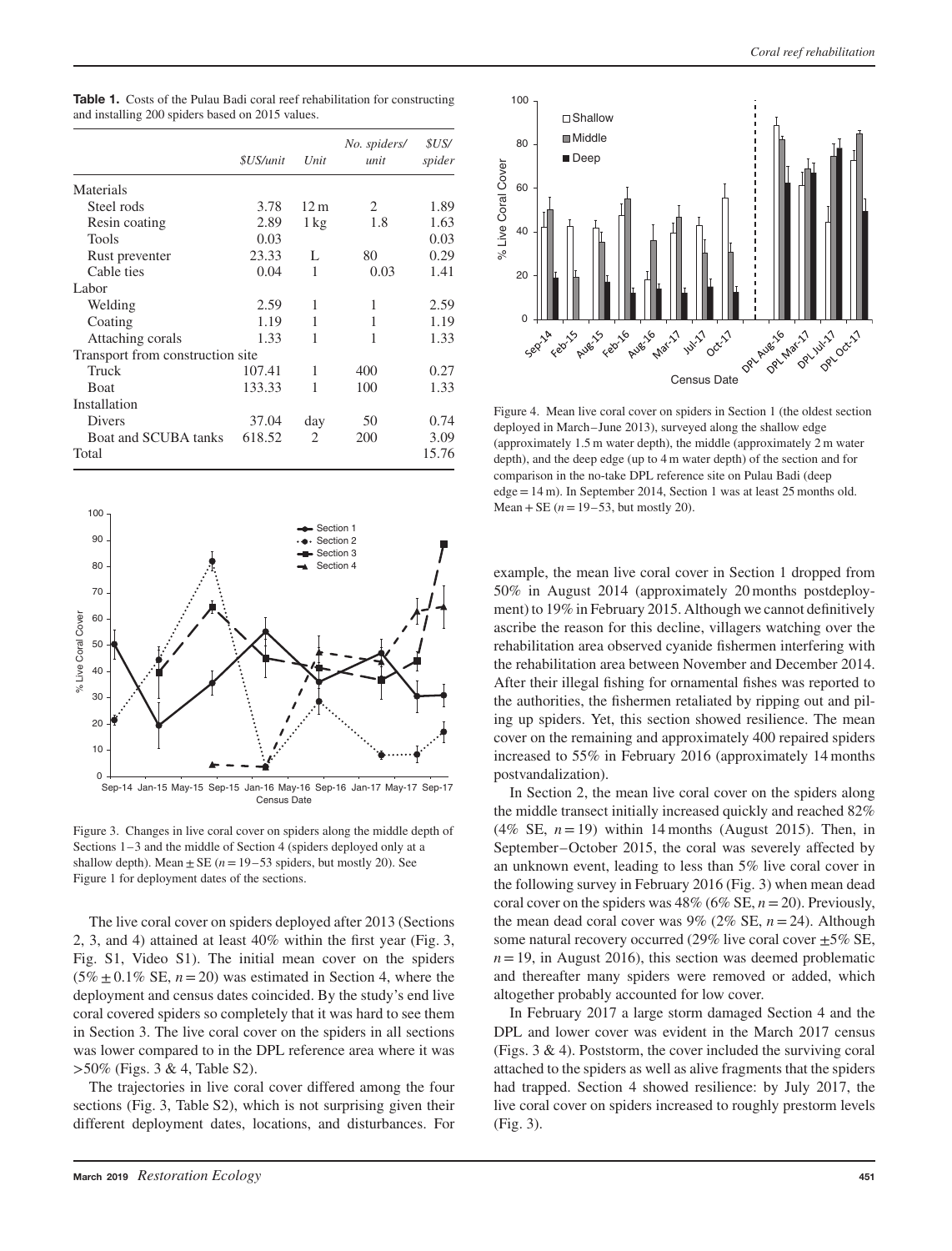One important result was that in the first weeks after deployment, it was critical to remove aggressive algae-farming damselfishes to prevent algal overgrowth on the spiders (Forrester et al. 2011). After roughly 3 months of removing the large white damselfish (*Dischistodus perspicillatus*) and Cross's damselfish (*Neoglyphididon crossi*), the coral on most of the spiders escaped algal overgrowth.

#### **Estimates of Live Coral Cover on the Reef Before and After Spider Deployment**

The following results are estimates of the total live coral cover in the rehabilitation site before and after the spider intervention. The existing natural live coral cover was low  $(7\% \pm 2\% \text{ SE},$  $n=37$  quadrats) in Section 4 before spider deployment. Another  $8\%$  (1% SE,  $n = 17$ ) live coral cover was added when the spiders were deployed. The total live coral covering the substratum 1 year after deployment was  $48\%$  ( $4\%$  SE,  $n=40$ ), of which 25% (3% SE,  $n=40$ ) was live coral on spiders. The increase from the initial low cover represented natural recruitment and growth and also growth of coral on and extending off the spiders.

Another estimate of the predeployment coral cover in the damaged reef came from the area immediately inshore of Section 2. Prior to spider deployment in this inshore area, live coral cover was  $6\%$  ( $2\%$  SE,  $n=20$  quadrats). Immediately after spider deployment the cover was  $14\%$  ( $2\%$  SE,  $n = 20$ ). However, these spiders were the ones removed after the area was deemed problematic and coral did not recover naturally, as evident from the transect line survey in October 2017 when the live coral cover was 3% and the substratum was primarily rubble (92%). This estimate is a reasonable proxy for the original damaged condition of the rehabilitation site.

#### **Coral Recruits and Species in the Rehabilitation**

Natural recruitment on the spiders was estimated to be one nonacroporid recruit per spider by the end of the study in October 2017 (Table S3, Fig. S2). At this time there were at least 42 coral species on the spiders (Table S4) and at least 58 species growing nearby or among spiders within the various sections of the rehabilitation site (Table S4). Of the species that have been assessed by the World Conservation Union (2017), there were 29 species of least conservation concern, 10 vulnerable species, and 13 near-threatened species. Their population trends were reported as either unknown or decreasing (Table S4). Although our observations were not systematic, this result indicated that the rehabilitation supported a diverse coral assemblage.

#### **Bleaching**

Surprisingly, minimal coral bleaching occurred within the rehabilitation area (Fig. 5). Bleaching along the middle transects of all sections never exceeded a mean of 5% of the spider area when surveyed, despite high temperatures (Fig. 5). Temperatures during the monitoring period exhibited annual cycles with the coolest period in August during the dry season



Figure 5. Coral bleaching as mean percent of spider area (+SE) along the middle depth of Sections 1–4 of the rehabilitation and the DPL reference site  $(n=19-20$  spiders). See Figure 1 for deployment dates of sections. The middle transect of Section 4 was less than 2 m depth.

(Fig. 6). The mean temperature in the DPL reference site was 29.5∘C (1.2 SD). Temperatures at the rehabilitation and reference sites started exceeding 30∘C in July 2016. Temperatures at the shallow rehabilitation site in Section 2 exceeded 32∘C and reached *>*37∘C into early 2017. Temperatures in Section 1 were recorded only beginning in 2016 (mean  $30.2$ °C ± 0.7 SD), but they tracked the DPL temperatures. Although our bleaching data were most complete for the middle transect (approximately 3 m depth), little bleaching occurred in Section 4 ( $\leq 2$  m depth), along the shallow edges of other sections, or in the DPL reference site, and there were no differences among sections, depths across sections, or sections versus the references site (Table S2). Over the study, we observed small (approximately  $1-2$  m<sup>2</sup>) bleached, but not obviously diseased, areas of coral that possibly resulted from cyanide. Occasionally, we found small areas (*<*0.5–1 m2) of coral killed by *Acanthaster plancii* (crown-of-thorns seastar) or the corallivorous gastropod *Drupella* sp.

## **Discussion**

Scalability has been a major limitation of coral reef restoration, particularly where an unsuitable substratum for coral growth first requires physical rehabilitation through deployment of structures, followed by natural recruitment of coral or coral transplantation, which render coral restoration expensive compared to other marine ecosystems (Edwards & Gomez 2007; Edwards 2010; Feliciano et al. 2018). The project's objective was to rehabilitate a large section of a reef damaged to the point at which it was an unstable rubble field with minimal live coral cover. To achieve this objective, the structures used to stabilize the substratum needed to support growth of transplanted fragments and be scalable in terms of deployment ease and expense.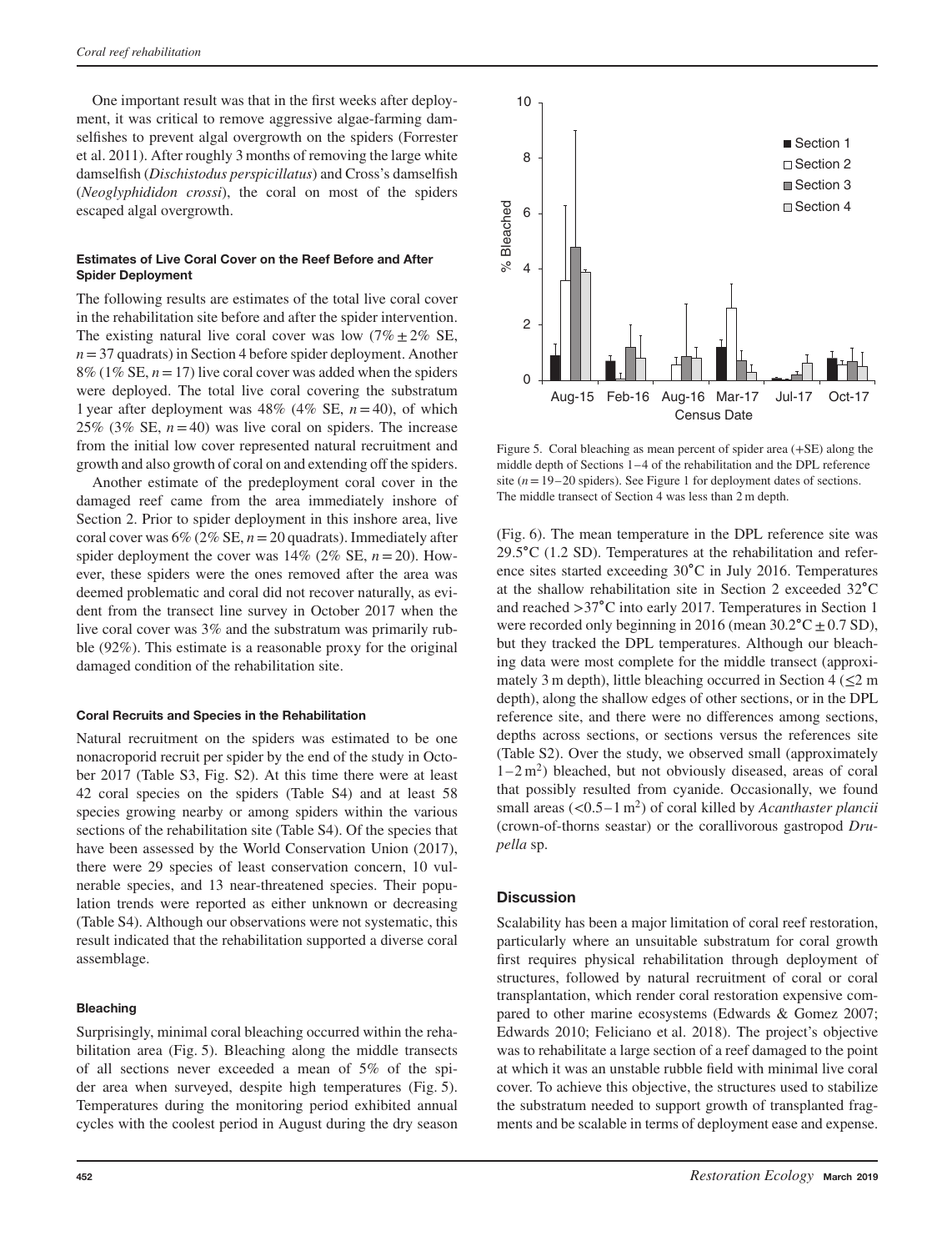

Figure 6. Water temperatures (∘C) in DPL1 and DPL2 sites and Sections 1 and 2.

Our study's aim was necessarily limited to documenting the rehabilitation technique, its size and costs, and to monitoring coral cover on the structures (spiders) and comparing it to the nearby, relatively undamaged reference no-take reef. Although the project was initiated in the hope that local fishing would improve if the reef could be rebuilt, there was no formal restoration plan, which would have included quantitative baseline surveys of the reef, establishment of reference sites, systematic monitoring of the project, and mitigation of stressors, as recommended for ecological restoration (McDonald et al. 2016). Monitoring fisheries species and livelihoods was beyond the scope of our study, which focused on coral cover, and the rehabilitated reef was primarily outside the no-take zone on the reef.

Nevertheless, a 2 ha section of damaged reef was rehabilitated by adding 0.7 ha of spiders, which supported a rapid increase in live coral cover at a relatively low economic cost  $($24.85/m<sup>2</sup>)$ , demonstrating that large-scale rehabilitation of coral reefs is achievable. Costs reported from comparable rehabilitation projects that required substrate stabilization range from \$35–277/ $m^2$  (Clark & Edwards 1999) to \$50–200/ $m^2$ (Edwards 2010), not accounting for inflation. In addition to stabilizing the substratum, the spider structure is conducive to coral growth because its minimal structure reduces surface area and drag and allows relatively unimpeded water flow, which is essential for coral metabolism (Nakamura & van Woesik 2001; West & Salm 2003), promotes better mixing of coral spawn, and supplies essential planktonic food for heterotrophic feeding (Borell et al. 2008). The spiders also intercept loose fragments, as occurred in Section 4 during a big storm, allowing them to regrow. Although the spiders add artificial material to the reef, their coatings prevent rust for at least 5 years and they quickly become coated with coral and crustose coralline algae. Coral recruited to the spiders and a diverse assemblage of coral species, including ones of conservation concern, grew on the spiders by the end of the study. Overall, live coral cover

within the rehabilitation site (on and off spiders) was estimated to increase by *>*40% since 2013, although it was lower than in the reference site where live coral cover is exceptionally high despite lack of sustained management. Although we have no quantitative data on herbivore abundances, reef fishes seemed more diverse and abundant on the rehabilitation over time, so much so that it attracted ornamental species collectors. Herbivorous rabbitfishes, parrotfishes, and surgeonfishes rapidly colonized Section 4, which was built closest to the reference site and adjoining the sections deployed earlier. By focusing on scalability, large-scale coral reef rehabilitation is feasible, a conclusion also reached in a large research project (0.52 ha) in a no-take reserve in the Seychelles (Montoya-Maya et al. 2016).

Furthermore, despite the disturbances, the estimates of live coral cover on spiders and on the reef substratum in the rehabilitation area are higher than reported for locales within the Spermonde Archipelago and elsewhere in the Coral Triangle, including MPAs (Crabbe & Smith 2002; Selig & Bruno 2010; Polónia et al. 2015; Ponti et al. 2016; Teichberg et al. 2018). The estimates are also higher than coral cover reported for islands in the central Pacific Ocean (including uninhabited ones; Smith et al. 2016) and elsewhere throughout the tropics (Graham & Nash 2013).

It will be important to validate the spider technology by rigorous replication in different locations. Replication of the project on other islands in the Spermonde Archipelago was not feasible at the time, as is typical in ecological restoration (see Montoya-Maya et al. 2016). However, similar modular frame methodology has been used in the Maldives to rehabilitate nearshore reefs; this project resulted in  $1,250 \,\mathrm{m}^2$  of live coral cover, which also initially began with primarily acroporid fragments, in addition to pocilloporids, with 90% survival (Edwards 2010). In addition to being an unreplicated project that was not designed as an experiment, monitoring was delayed, logistical and resource limitations occurred, and personnel turnover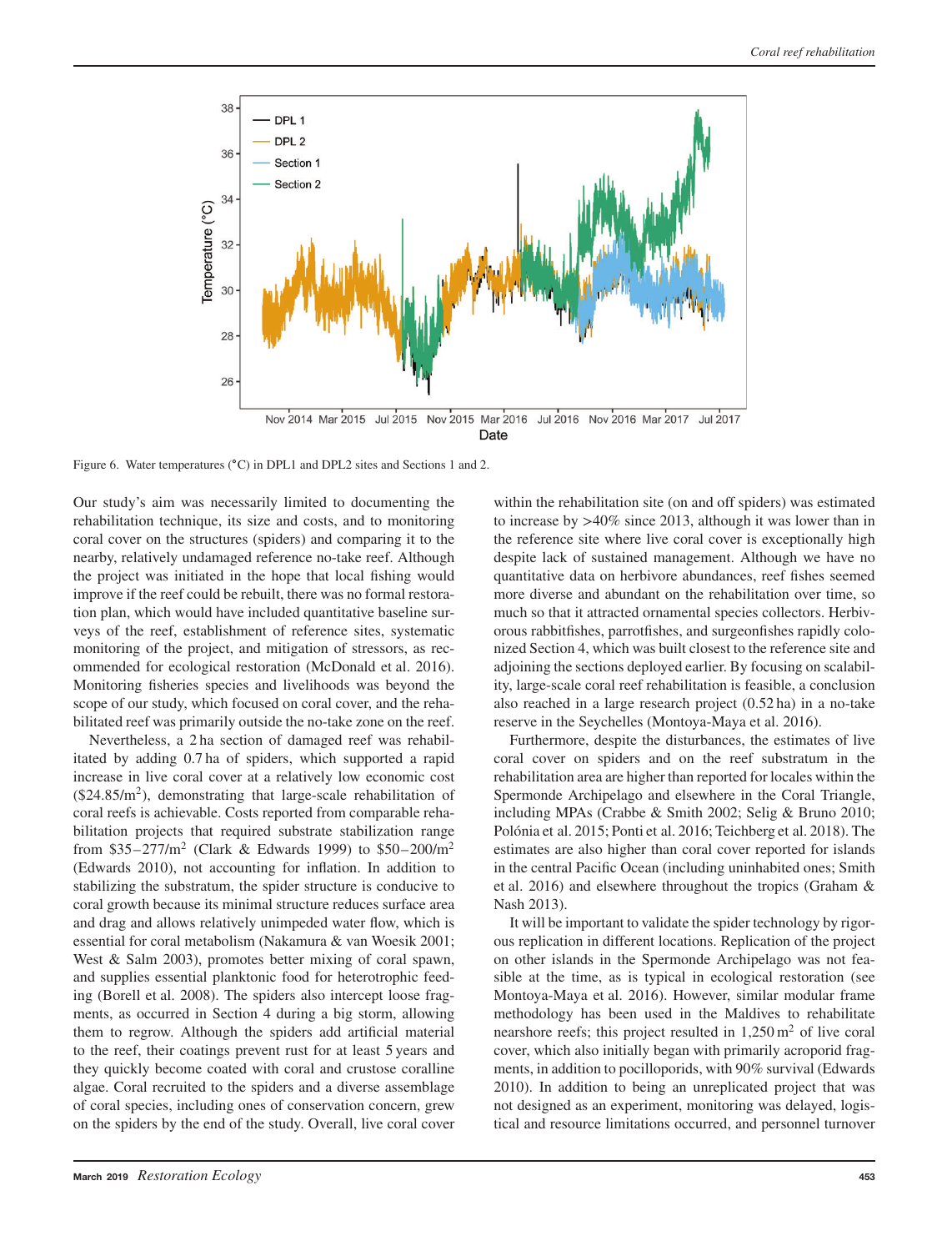was inevitable in the long-term project. For example, predeployment coral cover could only be approximated for the most part after rehabilitation had commenced. The principles of ecological restoration (McDonald et al. 2016) are essential to incorporate in future projects throughout the Coral Triangle (Hein et al. 2017). Based on the Badi example, in July 2017, another rehabilitation was begun on a neighboring island (Bontosua), after a year of baseline ecological and socio-anthropological studies, followed by monitoring of the coral cover and fishes in replicated reference, rehabilitated, and unrehabilitated damaged sites and continuing anthropological study as the project is proceeding.

Ultimately, for these rehabilitation projects and ecological restoration in general to succeed, ongoing human disturbances must be managed better, in addition to concerted systematic planning and adherence to best practices by practitioners. Throughout much of Indonesia and certainly the Spermonde Archipelago, humans have few alternatives to fishing livelihoods and basic education about the marine environment is often lacking (Glaser et al. 2015). This situation reinforces the importance of socioecological approaches in this region (Hein et al. 2017). Community awareness and appreciation for the rehabilitation and coral reefs in general has been improving in response to visits by government agency staff, nongovernment organizations, elected officials, and other researchers. The Pulau Badi project also provides an example of a collaboration of islanders, the private sector, and scientists. Private sector involvement in coral restoration tends to be within the context of funding projects, which is a continuing issue if they are to be scaled up (Bottema & Bush 2012; Chabbi et al. 2017), but such partnerships can also bring together stakeholders.

This project demonstrates that, although the rehabilitation did not achieve the same degree of live coral cover as in the DPL, rehabilitation did affect a transition from a heavily damaged reef and rubble fields to good coral cover under less than ideal conditions. A similar result was found for rehabilitations of damaged reefs in the Philippines (Gomez et al. 2014). However, serious issues remain and they must be assiduously managed for ecological restoration to advance (Burke et al. 2012; Spalding & Brown 2015). Illegal fishing still occurs in the Spermonde Archipelago as it does throughout the Coral Triangle. Due to the lack of island sanitation systems, eutrophication also is happening in the archipelago (Sawall et al. 2013; Plass-Johnson et al. 2015). Seagrass is under threat (Williams et al. 2017) and marine debris abounds (Sur et al. 2018). These issues, which are common to tropical marine environments, are essential to manage in order to give coral reefs the best chance of surviving through a warming and acidifying ocean.

It is hopeful that the coral in the Pulau Badi rehabilitation and reference sites showed surprising resilience under combined stressors, including thermal. During the 2014–2016 El Niño–Southern Oscillation (ENSO) event when massive bleaching occurred on the Great Barrier Reef (Hughes et al. 2017), only "mild" (sensu Oliver et al. 2009) bleaching occurred at the rehabilitation and reference sites despite water temperatures that exceeded the 30∘C threshold for coral heat stress (Hoegh-Guldberg 1999; Kleypas et al. 1999; NOAA 2017). The recorded temperatures also exceeded the long-term (1985–2006) mean sea surface temperature (SST) of 29∘C (Peñaflor et al. 2009). We observed nothing that indicated bleaching due to lowered sea level also associated with this ENSO event, unlike reefs in north Sulawesi (Eghbert et al. 2017). Temperature monitoring has been limited in marine environments in the Spermonde Archipelago but it should be instituted to better predict coral stress and areas most suitable for restoration. The Pulau Badi corals fell outside the general predictions for thermally induced bleaching, which reinforces that there is much to learn about local variation and how to prioritize restoration sites and reduce stressors more amenable to management in the short term than climate change (van Hooidonk et al. 2016).

Eventually, coral restoration and rehabilitation projects will rely on coral nurseries to provide seed materials, guided by accumulating knowledge on the importance of species diversity, the genetic structure of coral populations, and local adaptation of corals (Baums 2008; Shearer et al. 2009; van Oppen et al. 2015). With such knowledge comes the potential creation of "designer" rehabilitations made of stress-tolerant corals. In the meantime, the spider technique outlined here offers the ability to rehabilitate large tracts efficiently, increase coral cover and diversity, and enhance the capacity of corals to acclimate or adapt to a worsening ocean climate while increasing habitat for dependent organisms. Rehabilitation belongs alongside fisheries management, MPAs, and reduction of pollution (Lamb et al. 2018) as objectives of coral reef restoration, which also depends on the conservation and restoration of interdependent seagrass and mangrove systems in the coastal zone (Williams et al. 2017).

## **Acknowledgments**

In addition to Dr S. Williams, we also dedicate this contribution to the memory of our friend and colleague "Uccu" (A.M.Y.). For help surveying we thank J. Abbott, E. Crafton, K. DuBois, B. Jellison, J. Miller, G. Ng, B. O'Donnell, M. Eka Prasetya, E. Satterthwaite, D. Trockel, M. Ward, and R. Dunn who also edited the manuscript. We also thank K. Brown for her invaluable assistance in finalizing the manuscript. The research was supported by United States National Science Foundation grants (DEB, OCE, OISE to S.L.W.), the Agricultural Experimental Station at University of California, Davis (S.L.W.), and a United States Fulbright research award (C.S.). The editors and anonymous reviewers provided valuable comments on the manuscript.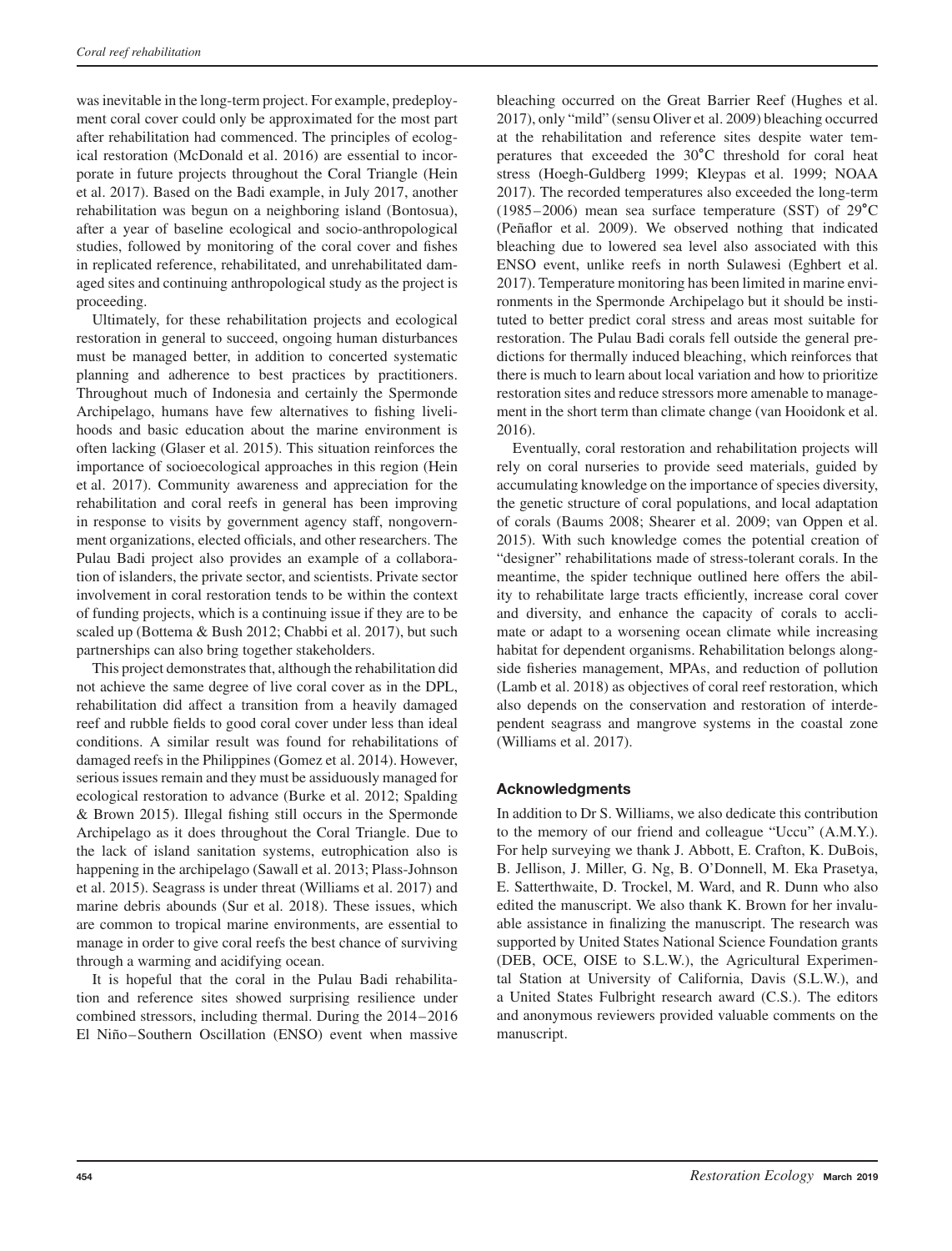### **LITERATURE CITED**

- Aswani S, Mumby PJ, Baker AC, Christie P, McCook LJ, Steneck RS, Richmond RH (2015) Scientific frontiers in the management of coral reefs. Frontiers in Marine Sciences 2:50
- Baums IB (2008) A restoration genetics guide for coral reef conservation. Molecular Ecology 17:2796–2811
- Bayraktarov E, Saunders MI, Abdullah S, Mills M, Beher J, Possingham HP, Mumby PJ, Lovelock CE (2016) The cost and feasibility of marine coastal restoration. Ecological Applications 26:1055–1074
- Borell EM, Yuliantri AR, Bischof K, Richter C (2008) The effect of heterotrophy on photosynthesis and tissue composition of two scleractinian corals under elevated temperature. Journal of Experimental Marine Biology and Ecology 364:116–123
- Borell EM, Romatzki SBC, Ferse SCA (2010) Differential physiological responses of two congeneric scleractinian corals to mineral accretion and an electric field. Coral Reefs 29:191–120
- Bottema MJ, Bush SR (2012) The durability of private sector-led marine conservation: a case study of two entrepreneurial marine protected areas in Indonesia. Ocean and Coastal Management 61:38–48
- Bowden-Kirby A (2001) Low-tech reef restoration methods modeled after natural fragmentation processes. Bulletin of Marine Science 69:915–931
- Brooks ME, Kristensen K, van Benthem KJ, Magnusson A, Berg CW, Nielsen A, Skaug HJ, Maechler M, Bolker BM (2017) Modeling Zero-Inflated Count Data With glmmTMB. bioRxiv preprint bioRxiv:132753, https:// doi.org/10.1101/132753
- Bruno JF, Selig ER (2007) Regional decline of coral cover in the Indo-Pacific: timing, extent, and subregional comparisons. PLoS One 2:e711
- Burke L, Reytar K, Spalding M, Perry A (2012) Reefs at risk revisited in the Coral Triangle. World Resources Institute, Washington, D.C.
- Chabbi A, Loescher HW, Dillon MS (2017) Integrating environmental science and the economy: innovative partnerships between the private sector and research infrastructures. Frontiers in Environmental Sciences 5:49
- Clark S, Edwards AJ (1999) An evaluation of artificial reef structures as tools for marine habitat rehabilitation in the Maldives. Aquatic Conservation: Marine and Freshwater Ecosystems 9:5–21
- Crabbe MJC, Smith DJ (2002) Comparison of two reef sites in the Wakatobi National Park (SE Sulawesi, Indonesia) using digital image analysis. Coral Reefs 12:242–244
- Edinger EN, Jompa J, Limmon GV, Widjatmoko W, Risk MJ (1998) Reef degradation and coral biodiversity in Indonesia: effects of land-based pollution, destructive fishing practices and changes over time. Marine Pollution Bulletin 36:617–630
- Edwards A (ed) (2010) Reef rehabilitation manual. Coral Reef Targeted Research & Capacity Building for Management Programme, St. Lucia, Australia
- Edwards A, Gomez ED (eds) (2007) Reef restoration concepts and guidelines: making sensible management choices in the face of uncertainty. Coral Reef Targeted Research & Capacity Building for Management Programme, St. Lucia, Australia
- Eghbert EA, Johan O, Menkes CE, Niño F, Birol F, Ouillon S, Andréfouët S (2017) Coral mortality induced by the 2015-2016 El-Niño in Indonesia: the effect of rapid sea level fall. Biogeosciences 14:817–826
- Feliciano GNR, Mostrales TPI, Acosta AKM, Luzon K, Bangsal JCA, Licuanan WY (2018) Is gardening of corals of opportunity the appropriate response to reverse Philippine reef decline? Restoration Ecology doi: 10.1111/rec.12683
- Fitt WK, Brown BE, Warner ME, Dunne RP (2001) Coral bleaching: interpretation of thermal tolerance limits and thermal thresholds in tropical corals. Coral Reefs 20:51–65
- Forrester GE, O'Connell-Rodwell C, Baily P, Forrester LM, Giovannini S, Harmon L, Karis R, Krumholz J, Rodwell T, Jarecki L (2011) Evaluating methods for transplanting endangered elkhorn corals in the Virgin Islands. Restoration Ecology 9:299–306
- Fox HE (2004) Coral recruitment in blasted and unblasted sites in Indonesia: assessing rehabilitation potential. Marine Ecology Progress Series 269:131–139
- Fox HE, Caldwell RL (2006) Recovery from blast fishing on coral reefs: a tale of two scales. Ecological Applications 16:1631–1635
- Fox HE, Pet JS, Dahuri R, Caldwell RL (2003) Recovery in rubble fields: long-term impacts of blast fishing. Marine Pollution Bulletin 46:1024–1031
- Fox HE, Mous PJ, Pe JS, Muljadi AH, Caldwell RL (2005) Experimental assessment of coral reef rehabilitation following blast fishing. Conservation Biology 19:98–107
- Glaser M, Breckwoldt A, Deswandi R, Radjawali I, Baitoningsih W, Ferse SCA (2015) Of exploited reefs and fishers—a holistic view on participatory coastal and marine management in an Indonesian archipelago. Ocean and Coastal Management 116:193–213
- Gomez ED, Cabaitan PC, Yap HT, Dizon RM (2014) Can coral cover be restored in the absence of natural recruitment and reef recovery? Restoration Ecology 22:142–150
- Graham NAJ, Nash KL (2013) The importance of structural complexity in coral reef ecosystems. Coral Reefs 32:315–326
- Haisfield KM, Fox HE, Yen S, Mangubhai S, Mous PJ (2010) An ounce of prevention: cost-effectiveness of coral reef rehabilitation relative to enforcement. Conservation Letters 3:243–250
- Hein M, Willis BL, Beedan R, Birtles A (2017) The need for broader ecological and socioeconomic tools to evaluate the effectiveness of coral restoration programs. Restoration Ecology 25:873–883
- Hoegh-Guldberg O (1999) Climate change, coral bleaching and the future of the world's coral reefs. Marine and Freshwater Research 50:839–866
- van Hooidonk R, Maynard J, Tamelander J, Gove J, Ahmadia G, Raymundo L, Williams G, Heron SF, Planes S (2016) Local-scale projections of coral reef futures and implications of the Paris agreement. Scientific Reports 6:39666
- Hughes TP, Barnes ML, Bellwood DR, Cinner JE, Cumming GS, Jackson JB, et al. (2017) Coral reefs in the Anthropocene. Nature 546:82–90
- Jokiel PL, Rodgers KS, Brown EK, Kenyon JC, Aeby G, Smith WR, Farrell F (2015) Comparison of methods used to estimate coral cover in the Hawaiian Islands. PeerJ 3:e954
- Kleypas JA, McManus JW, Meñez LA (1999) Environmental limits to coral reef development: where do we draw the line? American Zoologist 39:146–159
- Lamb JB, Willis BL, Fiorenza EA, Couch CS, Howard R, Rader DN, et al. (2018) Plastic waste associated with disease on coral reefs. Science 359:460–462
- Lirman D, Schopmeyer S (2016) Ecological solutions to reef degradation: optimizing coral reef restoration in the Caribbean and Western Atlantic. PeerJ 4:e2597
- McClanahan TR, Marnane MJ, Cinner JE, Kiene WE (2006) A comparison of marine protected areas and alternative approaches to coral-reef management. Current Biology 16:1408–1413
- McDonald T, Gann GD, Jonson J, Dixon KW (2016) International standards for the practice of ecological restoration—including principles and key concepts. Society for Ecological Restoration, Washington, D.C.
- Montoya-Maya PH, Smit KP, Burt AJ, Frias-Torres S (2016) Large-scale coral reef restoration could assist natural recovery in Seychelles, Indian Ocean. Nature Conservation 16:1–17
- Muallil RN, Mamauag SS, Cabral RB, Celeste-Dizon EO, Aliño PM (2014) Status, trends and challenges in the sustainability of small-scale fisheries in the Philippines: insights for FISHDA (Fishing Industries' Support in Handling Decisions Application) model. Marine Policy 44:212–221
- Mumby PJ, Steneck RS (2008) Coral reef management and conservation in light of rapidly evolving ecological paradigms. Trends in Ecology and Evolution 23:555–563
- Nakamura T, van Woesik R (2001) Water-flow rates and passive diffusion partially explain differential survival of corals during the 1998 bleaching event. Marine Ecology Progress Series 212:301–304
- NOAA (National Oceanic and Atmospheric Administration) (2017) Coral reef watch. Version 3. [https://coralreefwatch.noaa.gov/satellite/bleaching5km/](https://coralreefwatch.noaa.gov/satellite/bleaching5km/index_composites_5km.php) [index\\_composites\\_5km.php](https://coralreefwatch.noaa.gov/satellite/bleaching5km/index_composites_5km.php) (accessed 7 Sep 2017)
- Oliver MJH, Berkelmans R, Eakin CM (2009) Coral bleaching in space and time. Pages 21–39. In: van Oppen MJH, Lough JM (eds) Coral bleaching. Springer-Verlag, Berlin, Heidelberg, Germany